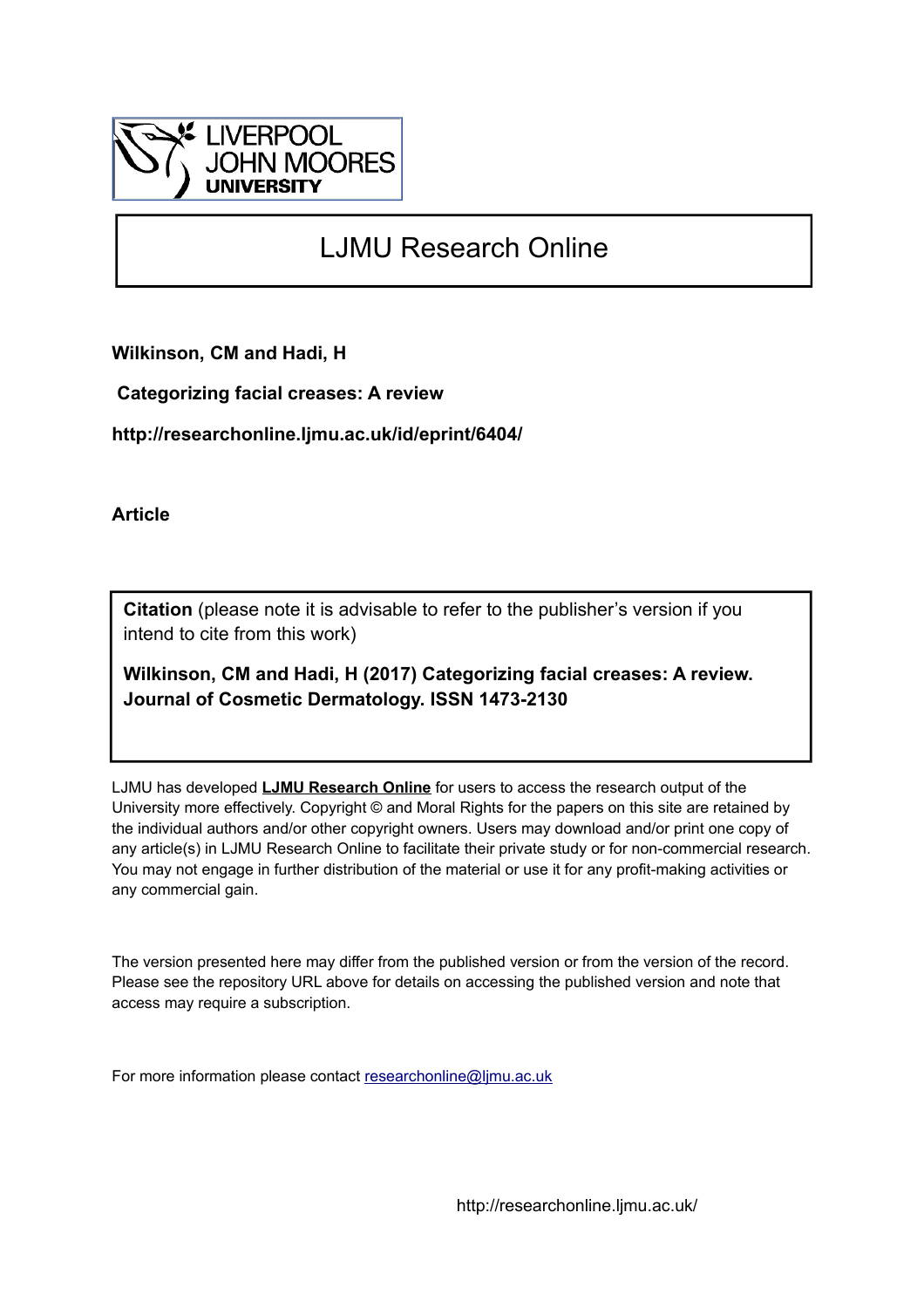# Categorizing facial creases: A review Facial creases categorization

## **Abstract**

Ensuring uniformity in the nomenclature standardization of facial creases is important to enable the scholarly community to follow and debate the advancements in research. This review highlights the prevailing disparity in the nomenclature that refers to the same facial crease by researchers and laypeople, and suggests uniform names for the facial creases based on available literature. The previous and current trends in facial crease classification are also discussed. The nomenclature of the facial creases considered for this review include: the nasolabial fold; corner of the mouth lines; upper and lower lip creases around the mouth region; the mandibular folds; the bifid nose; the transverse nasal line; the vertical glabellar line; chin crease; the mental crease; four type of creases around the eyes; forehead creases; and periauricular creases. A figure illustrating the above facial creases is included as reference. It is hoped that the proposed standardization of nomenclature would ensure a more scientific referencing of facial creases enabling more effective scientific interaction among the scholarly community as well as the laypeople interested in the research and application of facial creases.

Keywords: Facial creases nomenclature; uniformity and standardization; facial crease classification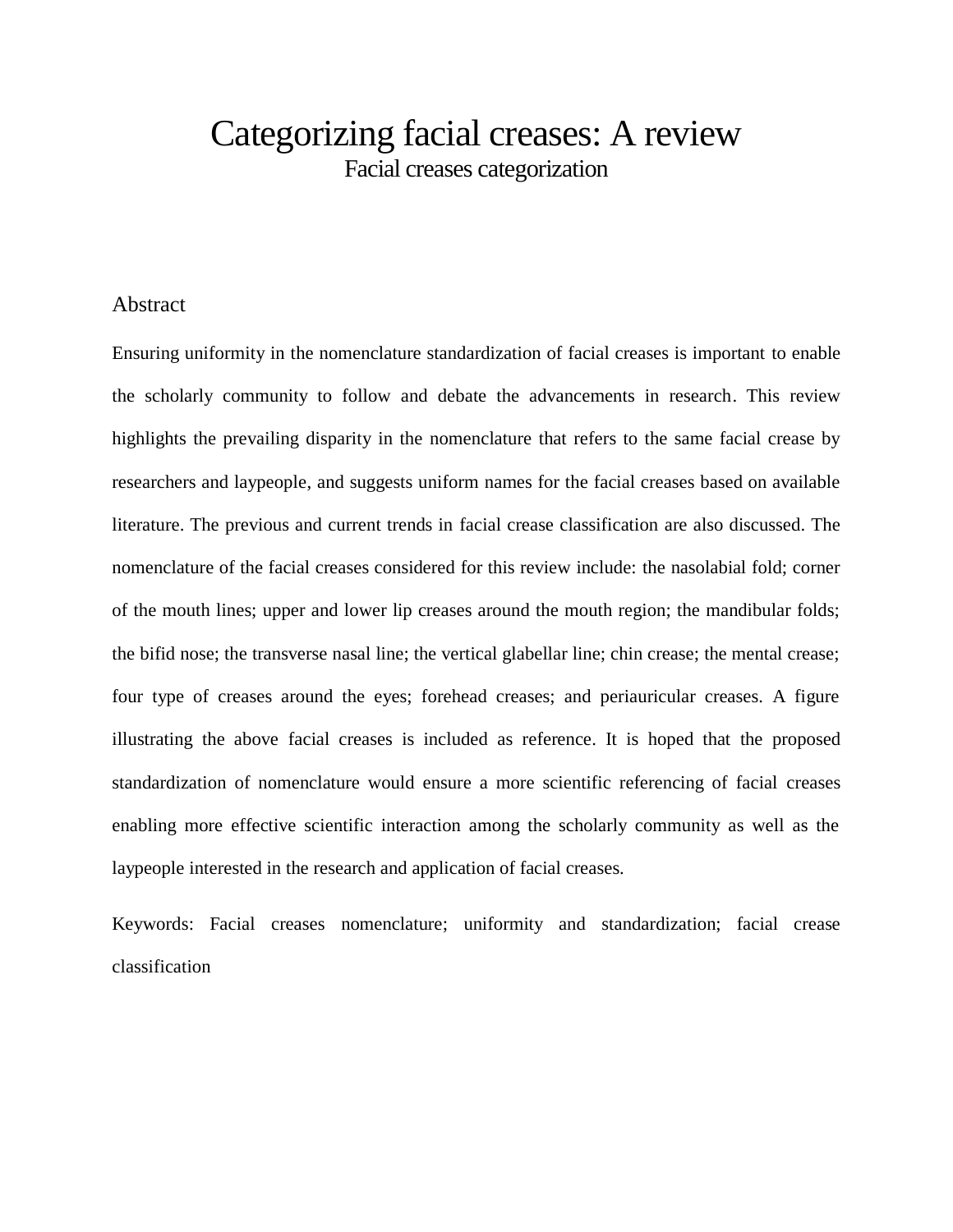## Introduction

The development of facial wrinkling is almost always associated with the aging of individuals wherein the skin loses elasticity prompting researchers to conduct studies on chronological changes based on the face <sup>1-6</sup>. At the cellular level, there is marked lowering of cell division in the stratum germinativum and with the flattening of the epidermal-dermal interface  $\frac{7}{1}$ . The loss of subcutaneous fat also contributes to the ageing process  $^7$ . Among menopausal women, the loss of estrogen is also known to lead to reduction in the thickness of the dermis and epidermis <sup>8</sup>. The amount of skin collagen that diminishes with aging also leads to skin sagging, wherein the skin becomes more coarse, crossed-lined and less elastic <sup>9</sup>. The development of facial creases being a normal phenomenon during aging attracts the popular interest of laypersons and forms a subject matter of scientific research, as well as necessitating the need for formalizing the nomenclature of these creases.

The first problem in bringing about uniformity in facial crease nomenclature is that there exist multiple terms for one and the same crease on the face. For example, The Collins Dictionary defines 'wrinkle' as "a slight ridge in the smoothness of a surface, such as a crease in the skin as a result of age" and a 'crease' as "a wrinkle or furrow especially on the face" using 'wrinkle' and 'crease' interchangeably. 'Folds' and 'furrows' are also the terms utilized to describe facial creases. A furrow is "any deep groove, especially a deep wrinkle on the forehead" and a fold is "a mark, crease, or hollow made by folding" <sup>10</sup>. The term 'lines' has also been utilized to describe a crease  $2$ . Lay terms such as crow's feet for creases manifesting at the periphery of the eyes have also been utilized by previous researchers  $3, 4, 11$ . By definition alone, the words wrinkles, folds, furrows and creases are interchangeable. Lemperle, Holmes, Cohen,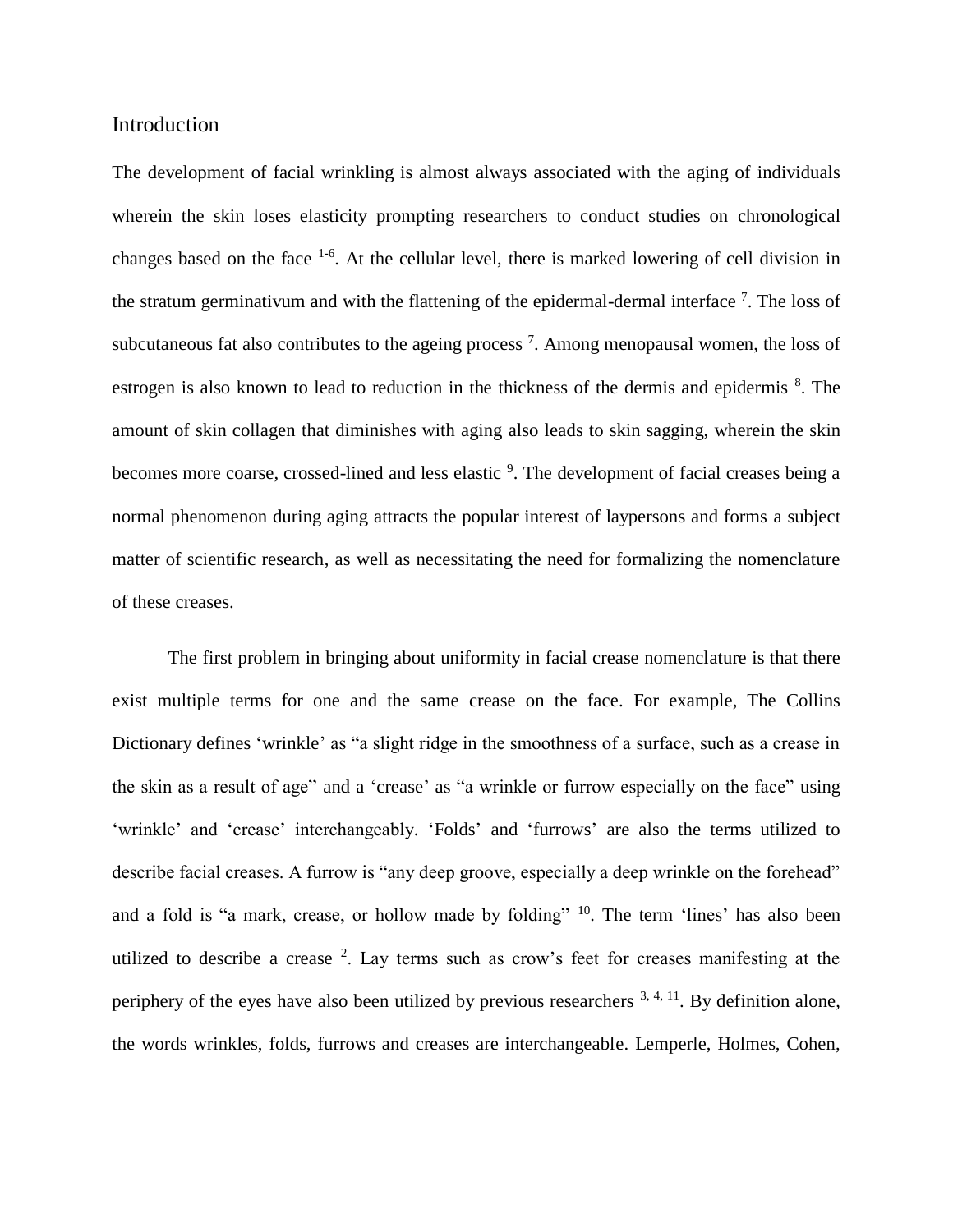Lemperle<sup>12</sup> differentiate wrinkles as occurring on the dermal layer of the skin and 'folds' as being caused by intrinsic ageing laxity of the skin, gravity, sagging and bone loss.

Researchers have also reported categorization of facial creases by rating the wrinkles based on photographs or images <sup>13-15</sup>. With the advancement in technology, skin casts or skin replicas have been adopted for the methods to classify crease severity  $^{12, 16, 17}$ . Histological studies have also been carried out in order to identify crease morphology  $^{18, 19}$ . Direct 3D in-vivo measurements <sup>20</sup> and skin elastic measurement utilizing a cutometer were conducted by few researchers  $^{15, 16, 21}$ . Raking light optical profilometry has also been utilized in crease analysis  $^{22}$ . Automated computer crease classification in tandem with photographic assessment was also utilized to investigate the usefulness of computers at classifying wrinkle severity  $^{23}$  and for age estimation  $24$ .

There appear to be no consensus on the scaling for measuring the severity of wrinkles and the grading scales reported are seen to be researcher-dependent. In general, these scales include a zero "0" to five "5" range  $12, 25, 26$  where '0' indicates no wrinkle and the highest number indicates severe wrinkling. The ranges for these scales vary from 3-point  $^{13}$  to 14-point<sup>14</sup>. The drawbacks in merely utilizing a set of photographs for identification include the dependency on the particular set of photographs, which may lead to false classification, prompting researchers to reclassify crease severity  $2^7$ . This review is aimed at categorizing creases on the face based on the location and the common names associated with the crease. Creases present on the face include the nasolabial fold, upper and lower lip creases around the mouth region, the mandibular folds, the bifid nose, the transverse nasal line, the vertical glabellar line, the mental crease, creases around the eyes (periorbital lines, upper and lower eyelid lines and infra orbital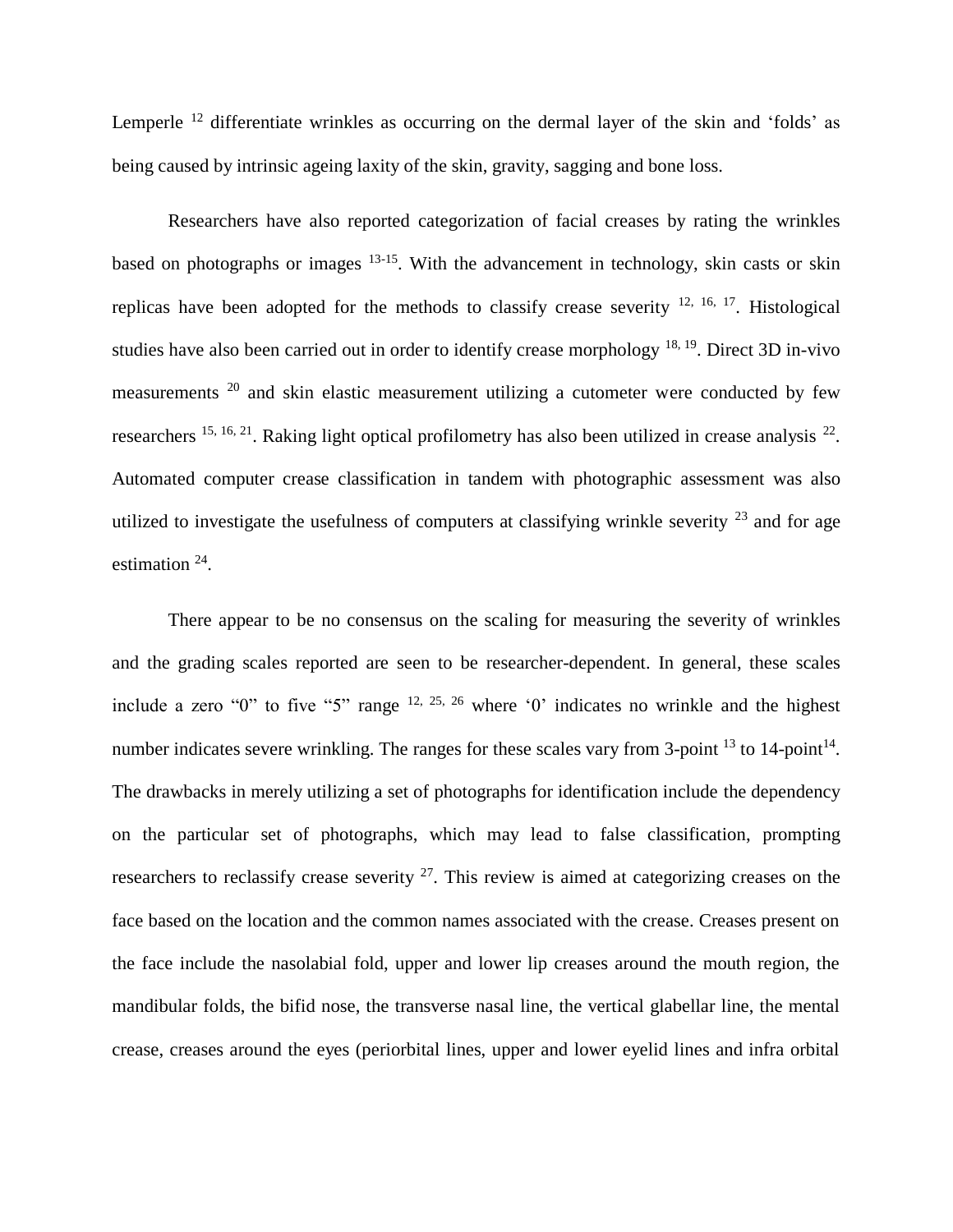crease), forehead creases and periauricular creases. Figure 2 illustrates the creases which are present on the face.

#### Nasolabial fold

The nasolabial fold (NLF)  $^{12}$  is a crease which is situated on the cheek. It starts from the tip of the alae of the nose and ends at the cheek adjacent to the cheilions (corners of the mouth). If the fold is severe, it will combine with the mandibular fold forming a single long crease  $^{28}$ . The nasolabial fold is one of the most studied creases on the face. As such, there are multiple names to refer this crease. Researchers have seen to mention NLF as the melolabial fold  $^{29, 30}$ , nose-lip fold  $31$ , nose-cheek fold ("smile line")  $32$  or nasomandibular fold  $33$ . Classification of NLF has been conducted by previous research on dissected cadavers <sup>34-36</sup>. There is a general agreement that the shape of NLF can be classified based on the angle of the shape, which could be either 'concave', 'straight' or 'convex'. However, while Rubin, Mishriki, Lee <sup>35</sup> did not include a figure to show the crease shape morphology in their research, other authors were in disagreement with each other on the classification of 'convex' and 'concave' NLF creases  $34, 36$ . The differences between the crease classifications is shown in Figure 1.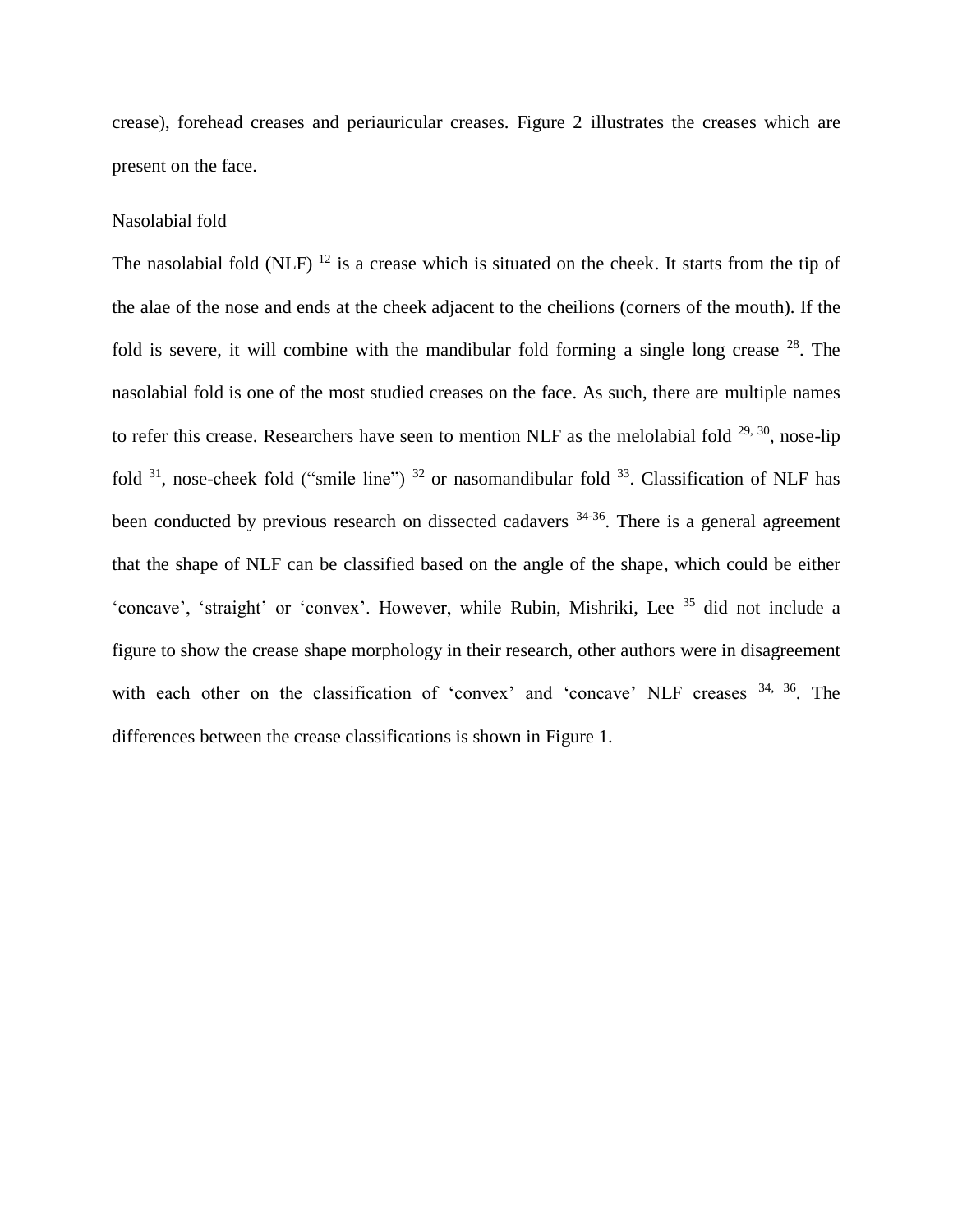

**Figure 1** Modified figure showing the comparison of the nasolabial classification by Zufferey <sup>36</sup> (top) and Pessa, Zadoo, Adrian, Yuan <sup>34</sup> (bottom).

Creases around the lip region

Dunn, Harrison  $37$  categorized the wrinkles around the lips as the upper lip and lower lip wrinkles. The common term for upper lip wrinkles is smoker's lines, <sup>38</sup> while some authors mentioned it is as 'upper radial lip lines' <sup>39</sup>. The nomenclature 'perioral wrinkles' is also utilized to describe creases around the mouth  $19$ . Analysis on ten fresh cadavers between 75 and 93 years of age indicated that women have more perioral wrinkles than men, which may be due to the lack of appendages around the lip region <sup>19</sup>. It has to be noted that gravity may have an influence on the wrinkle morphology as the cadavers aged 70 years and above and may have lax skin. Also, the backward gravitational pull on the facial skin in a cadaver in supine position would alter the shape of the crease compared to that in a living person in upright position.

## Mandibular fold

Mandibular fold,  $^{28}$  variously designated as the marionette line  $^{37}$ , jowls  $^{40}$ , melomental folds  $^{29}$ , labiomandibular fold  $^{41}$ , marionette lines  $^{27, 38}$ , cheek-chin fold  $^{31}$  or labiomental fold,  $^{42}$  is a crease which originates from the corner of the mouth, usually adjacent of the cheilion superior of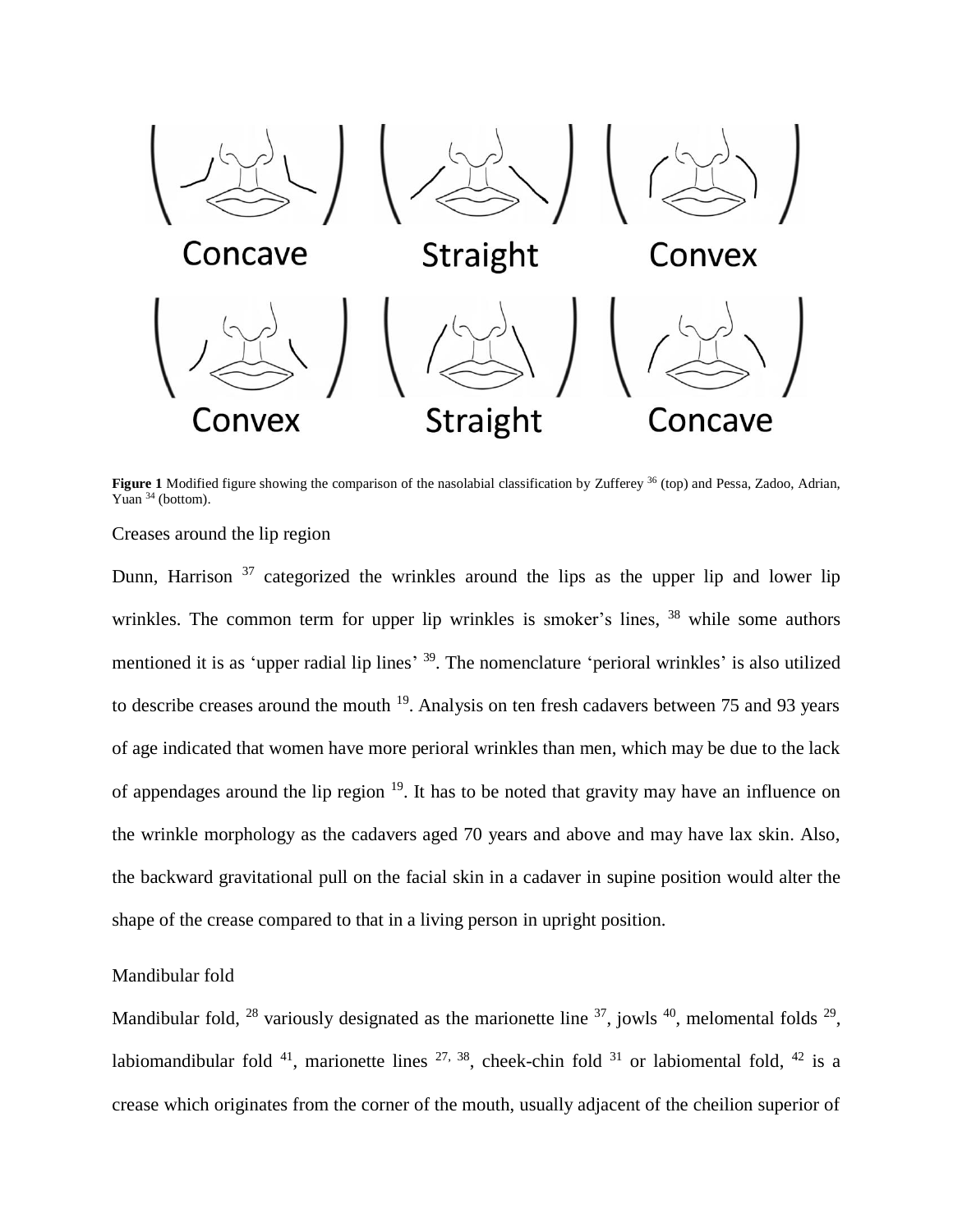the mandible and ends at the chin border. Lemperle, Holmes, Cohen, Lemperle <sup>12</sup> divided the labiomandibular fold into marionette lines and corner of the mouth lines. The fold may surpass the chin border if a person has lax skin. The fold becomes prominent with increased age  $41$ . This fold is the result of two fat compartments (submandibular and mandibular septum fat compartment) and the overlying skin  $40$ . The fold morphology would be altered when there are changes in facial expression <sup>41</sup>.

#### Bifid Nose Wrinkle

The bifid nose wrinkle or crease is a vertical wrinkle on the tip of the nose when it is bifid. It is the only crease without an underlying bony morphology and the manifestation of this crease is due to the paired alar cartilage  $43$ . The columellar segments and the intervening soft tissue give rise to a smoother nose in individuals lacking this crease  $43$ . It has also been shown that individuals with bifid nose have a split nasal spine  $44$ . While Dunn, Harrison  $37$  called the bifid nose 'nose tip groove', Oneal, Beil, Izenberg, Schlesinger<sup>43</sup> and Rynn<sup>44</sup> did not refer to the crease in general, but stated that the absence of the soft tissue will result in the bifid appearance of the nose. The female nose tip has been categorized based on a four-grade scale in beauty magazines and the interdomal crease was stated <sup>45</sup>.

### Transverse nasal line

The transverse nasal line as indicated by Dunn, Harrison  $37$  is horizontal wrinkles present on the root of the nose. The wrinkle, also known as the fighter's wrinkle <sup>46 in 47</sup>, transverse nasion lines  $42$  and wrinkles of the nasal root  $31$ . The wrinkle has also been classified as a groove between the lower third and the upper two-third of the nose <sup>48</sup>, which is slightly lower than the crease noted by Dunn, Harrison  $37$ . The crease formation may be due to an anomaly present in the human gene <sup>48</sup>. The exact location varies among individuals. The formation of the wrinkle may be related to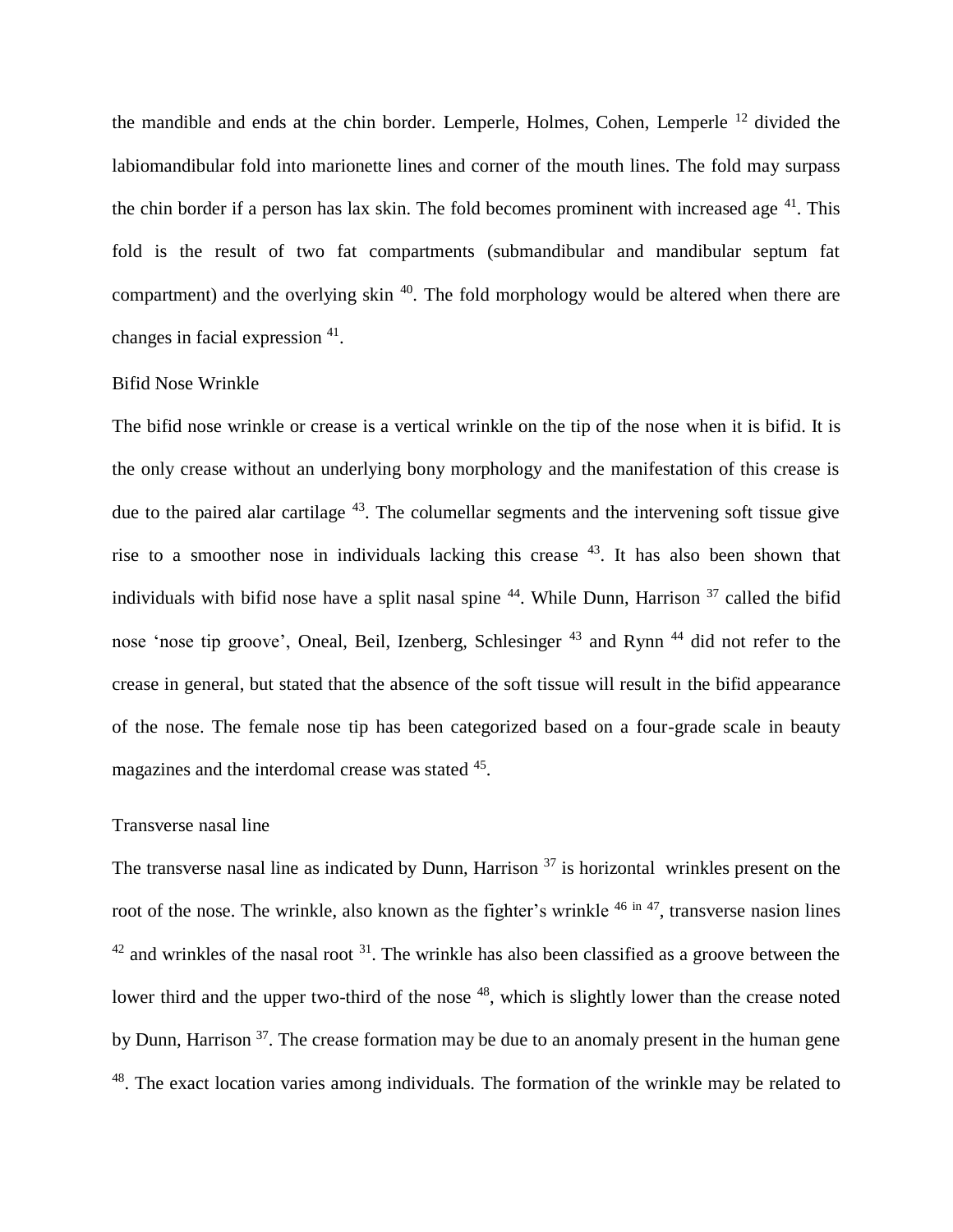the strength of attachment of the procerus muscle  $49$  or the depth of the eyes when the eyes are deep set  $49$  or due to the muscles at the glabellar region of the face  $47$ .

#### Vertical glabellar line

The vertical glabellar lines  $37$  are also referred to as vertical wrinkles of the glabella  $31$ , glabellar frown lines  $12, 42, 50$  or frown lines,  $38$  are creases located on the glabellar region of the forehead, usually between the eyes and above the nose. The wrinkle morphology is based on the development of the temporalis muscles, brow ridges, glabella and the relief of the occipital bone 51 .

## Mental crease and mental pit

The mental crease  $49$  that is also mentioned as lip chin fold  $31$  or chin crease  $12$  is a crease that is present on the mandible. Little research on the crease structure has been carried out by other researchers. A study was performed on linking the crease morphology with Pseudoxanthoma elasticum (PXE), an inheritable disease  $52$ . Skulls which have a groove in the labiomental region exhibit a strong muscle attachment in the area supporting a cleft chin in the face <sup>49</sup>.

## Creases around the eyes

There are some creases around the eyes. Lateral to the eyes are periorbital lines <sup>12</sup>. These are also known as the lateral canthal creases  $37$ , temporal wrinkles  $31$  and crow's feet  $27, 53$ . These creases originate from the corners of the eyes and terminate at the lateral side of the head. It has been shown that the crow's feet can be utilized as an indicator of decreased renal function <sup>54</sup>.

There are also creases inferior to the eyes. The crease adjacent to the eyes are called the lower eyelid  $3^7$ , eye-fold below the orbit  $3^1$  or the malar crescent  $4^2$ . This crease is a crescentic crease due to the protrusion of the eyeballs. The upper eyelid, like the lower eyelid has a crease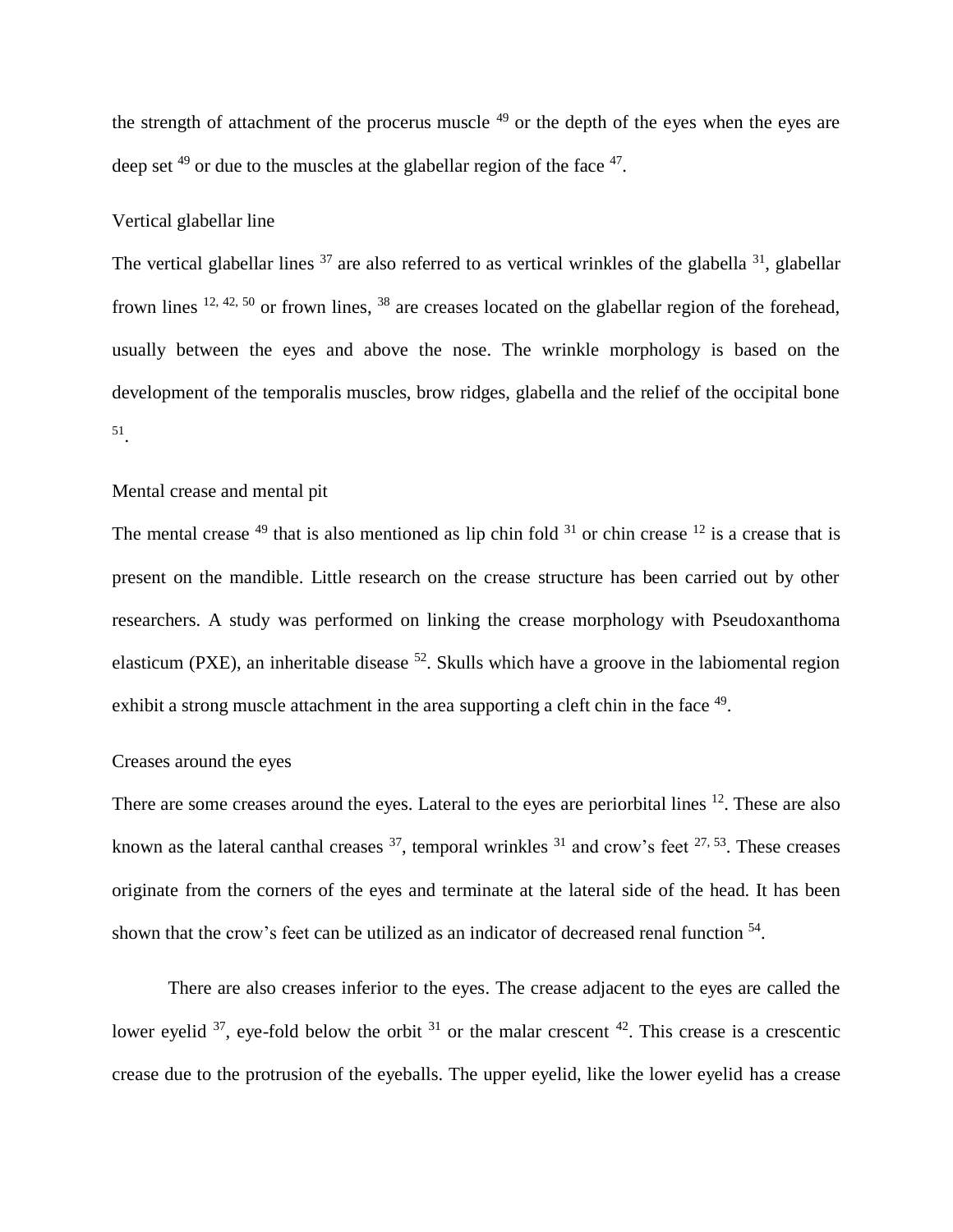directly above the eyes. The crease has been mentioned by few researchers  $15, 17, 37, 55$ . The supraorbital margin dictates the shape of the upper eyelid fold  $56$ . When there is an overhang in the middle of the supraorbital rim, the fold is defined more laterally and becomes thicker <sup>56</sup>. A medial epicanthic fold is determined by a low nasal root while an intermediate fold is determined by a low orbit with an overhang at the brow bridge. A dissection study on eight cadaver faces in the eye region revealed that the lower eyelid fat pads are individualized and do not combine with the posterior intra orbital fat  $57$ .

The infra orbital crease is a crease which is situated inferior to the lower eyelid crease of the eyes originating from the nose region and following the lower margins of the orbital rim. It has been shown that the crease overlaps the lower border of the infra orbital foramen 52% of the time  $^{28}$ . The infra orbital crease is also known as the nasojugal groove  $^{42, 58}$ , nose-cheek wrinkle  $31$ , or the nasojugal fold  $7.59$ . Camp, Wong, Filip, Carter, Gupta  $58$  defined the nasojugal grove as a crease which is bordered laterally by the mid-pupillary line and superiorly by the medial canthal line. A definition of the fold was not provided by Shaw, Katzel, Koltz, Yaremchuk, Girotto, Kahn, Langstein<sup>59</sup> and Sadick, Karcher, Laura<sup>7</sup> in their research.

### Forehead Creases

Creases on the forehead are almost exclusively horizontal in pattern. The creases are either called horizontal forehead creases  $2$ , forehead lines  $27$  and horizontal forehead lines  $12$ . Extensive research on grading the forehead wrinkles have been conducted by previous researchers <sup>5, 12, 22, 23,</sup>  $25, 27, 53$ . Researchers seem to be unanimous in naming this crease as this is the only crease which is present on the facial musculature covering the frontal bone.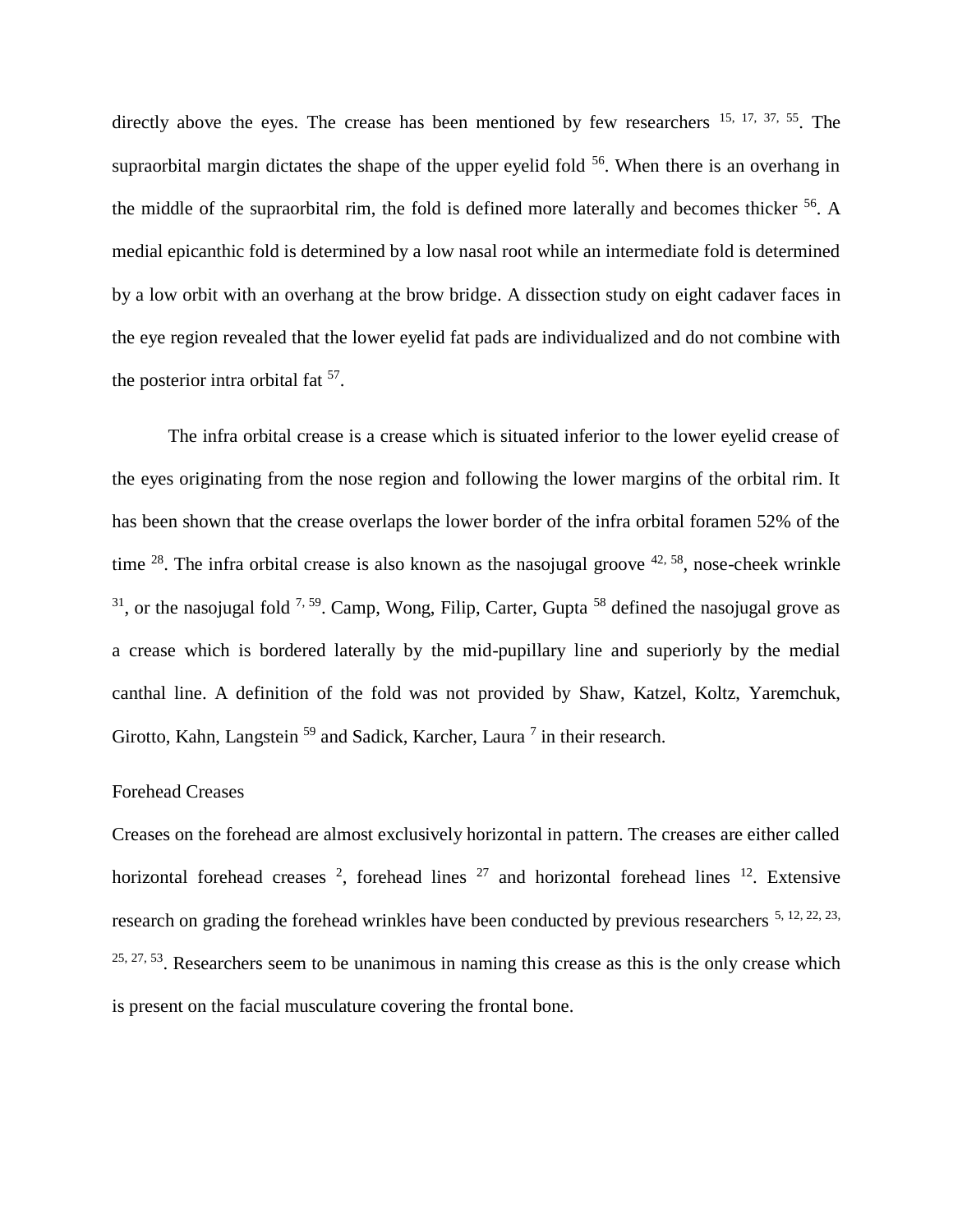### Periauricular Crease

The periauricular lines  $12, 60$  are creases around the ear region commonly occurring in the medial of the face around the tragus region. This crease is rarely studied  $12, 60$  and this may be due to the location of the crease on the face. The crease is nearer to the ears, which makes detection of the crease difficult when viewing the face in a frontal view. Only when the face is viewed laterally will people be able to recognize the crease.

## **Summary**

An earlier report on standardizing the nomenclature of creases was brought out by Iscan <sup>31</sup> although the nomenclature prescribed did not acquire popularity among researchers. In order to simplify classification, it is proposed that a figure showcasing the crease or wrinkle of interest on the face is included in future research articles. Based on the names stated in this review, Figure 2 has been modified from a previous paper<sup>37</sup> with additional creases. Figure 2 has also been adopted in previous research  $^{61}$ .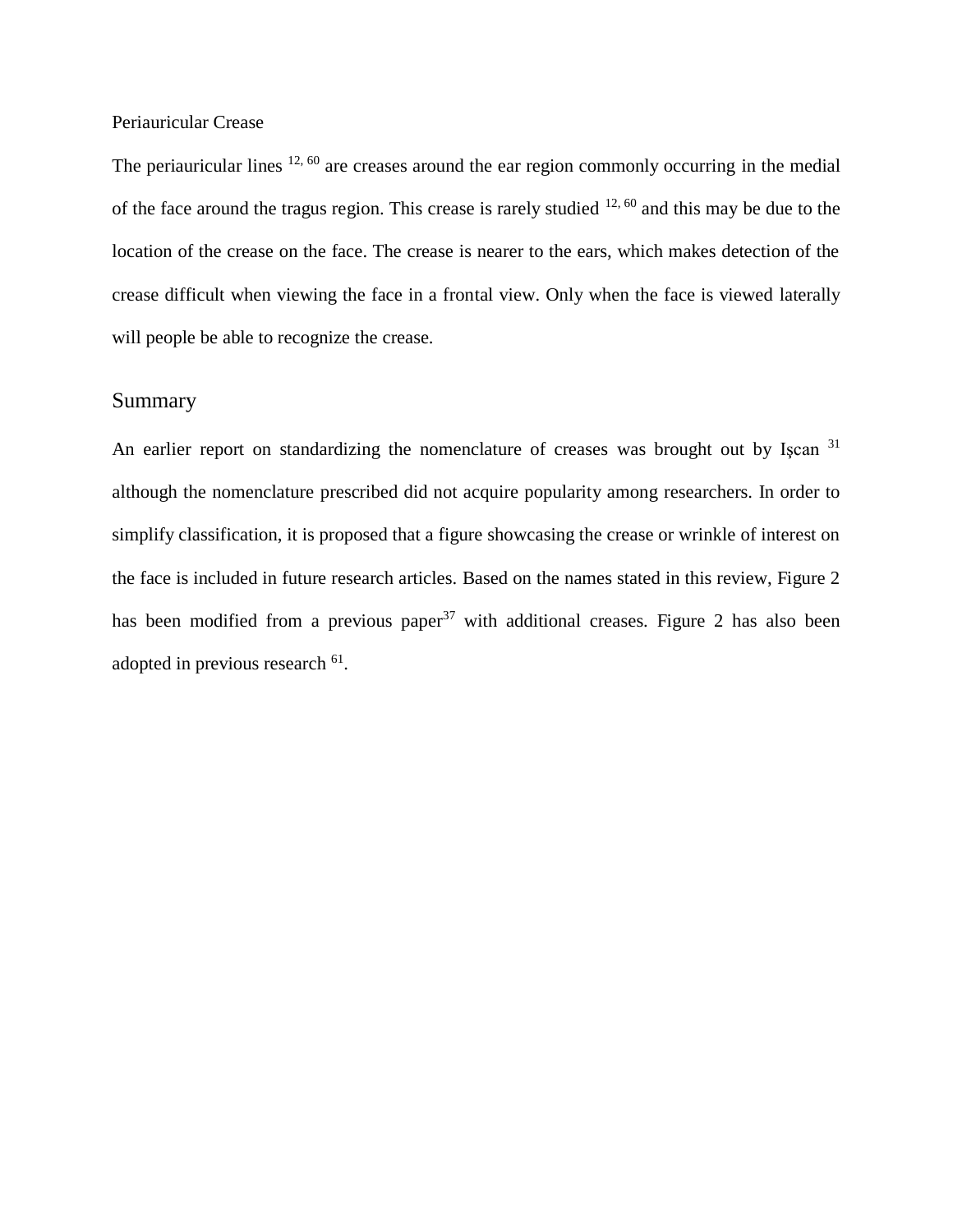

**Figure 2** Common creases available on the face.

This review article brings out the difficulties in limiting the description of a crease using a single term since the use of multiple terms are common, both among scientific researchers and laypersons, for a considerably long time. The existence of such differences may also be due to the extent of the common usage of a particular terminology by researchers and the local community. However, it is still possible for researchers to include figures depicting the creases in general in their research article to ensure uniformity in recognition and for ease of identification. Ideally, limiting the terms utilized would make it easier for researchers and laypersons to refer to a specific crease without the need for figures depicting the crease morphology of interest. It is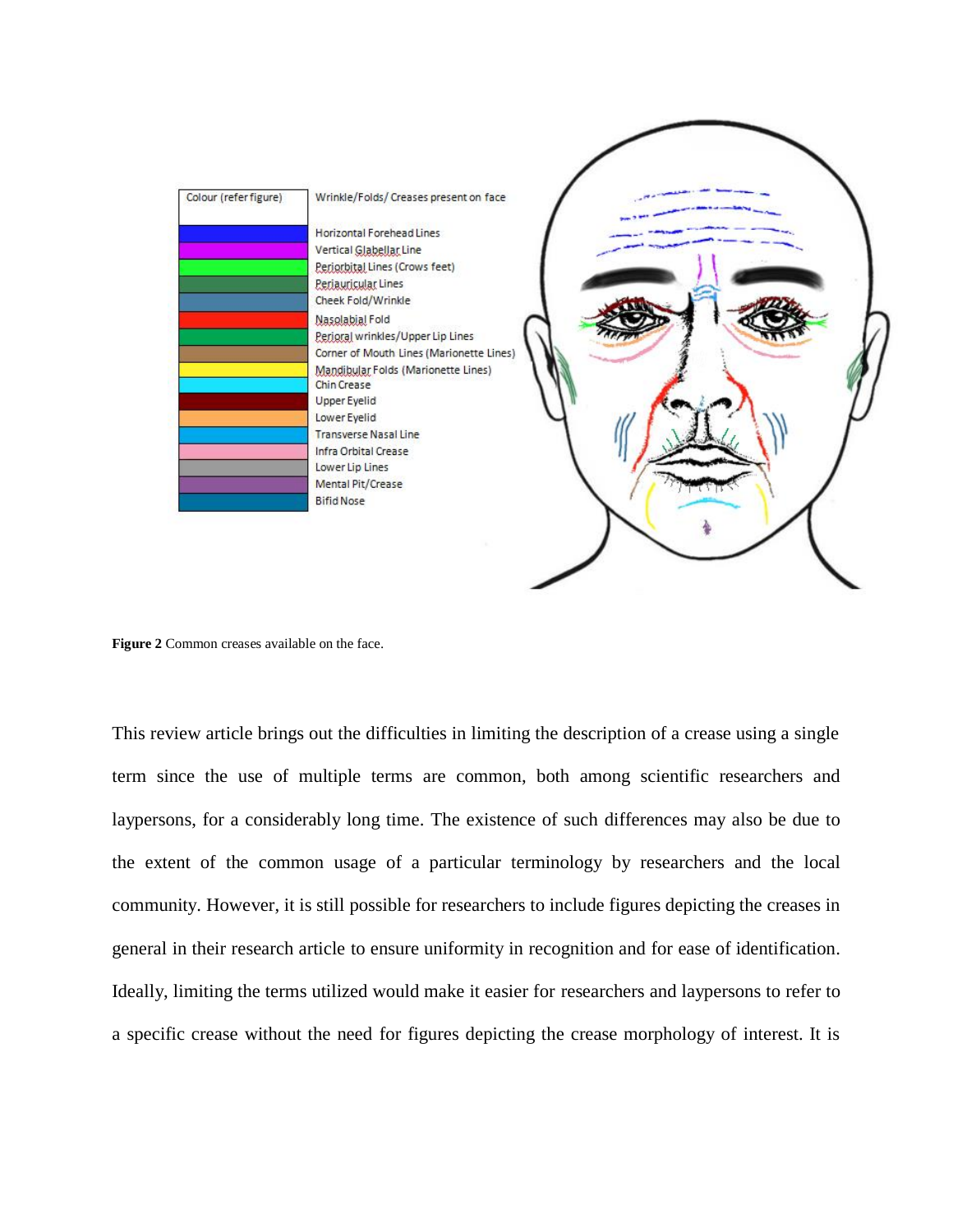hoped that the common terms brought forward by other researchers in this review article are

utilized by future researchers.

## References

- **1.** Akazaki S, Nakagawa H, Kazama H, et al. Age-related changes in skin wrinkles assessed by a novel three-dimensional morphometric analysis. *The British Journal of Dermatology.* Oct 2002;147(4):689-695.
- **2.** Albert AM, Ricanek K, Jr., Patterson E. A review of the literature on the aging adult skull and face: implications for forensic science research and applications. *Forensic Science International.*  Oct 2 2007;172(1):1-9.
- **3.** Gonzalez-Ulloa M. *The aging face*: Piccin Nuova Libraria S.p.A.; 1987.
- **4.** Gonzalez-Ulloa M, Flores ES. Senility of the face--basic study to understand its causes and effects. *Plastic and Reconstructive Surgery.* Aug 1965;36:239-246.
- **5.** Luebberding S, Krueger N, Kerscher M. Comparison of Validated Assessment Scales and 3D digital fringe projection method to assess lifetime development of wrinkles in men. *Skin Res Technol.* May 31 2013.
- **6.** Neave R. Age changes to the face in adulthood. In: Clement J, Ranson DL, eds. *The Craniofacial Identification in Forensic Medicine*: Hodder Arnold; 1998:306.
- **7.** Sadick N, Karcher C, Laura P. Cosmetic dermatology of the aging face. *Clinics in Dermatology.*  2009;27:S3-S12.
- **8.** Case RM, Waterhouse JM. *Human physiology: Age, stress, and the environment*: OUP Oxford; 1994.
- **9.** Christiansen JL, Grzybowski JM. *Biology of aging*: William C. Brown; 1993.
- **10.** Collins. Collins Dictionary. *The American Heritage® Dictionary of the English Language, Fourth Edition*. 4th ed: Houghton Mifflin Company http://www.thefreedictionary.com Accessed On: 17 May 2013; 2009.
- **11.** Yoo MA, Seo YK, Shin MK, Koh JS. How much related to skin wrinkles between facial and body site? Age-related changes in skin wrinkle on the knee assessed by skin bioengineering techniques. *Skin Res Technol.* Feb 2016;22(1):69-74.
- **12.** Lemperle G, Holmes RE, Cohen SR, Lemperle SM. A classification of facial wrinkles. *Plastic and Reconstructive Surgery.* 2001;108(6):1735-1750.
- **13.** Ernster VL, Grady D, Miike R, Black D, Selby J, Kerlikowske K. Facial wrinkling in men and women, by smoking status. *American Journal of Public Health.* Jan 1995;85(1):78-82.
- **14.** Nouveau-Richard S, Yang Z, Mac-Mary S, et al. Skin ageing: a comparison between Chinese and European populations. A pilot study. *Journal of Dermatological Science.* Dec 2005;40(3):187- 193.
- **15.** Tsukahara K, Sugata K, Osanai O, et al. Comparison of age-related changes in facial wrinkles and sagging in the skin of Japanese, Chinese and Thai women. *Journal of Dermatological Science.* Jul 2007;47(1):19-28.
- **16.** Fujimura T, Haketa K, Hotta M, Kitahara T. Loss of skin elasticity precedes to rapid increase of wrinkle levels. *Journal of Dermatological Science.* Sep 2007;47(3):233-239.
- **17.** Takema Y, Tsukahara K, Fujimura T, Hattori M. Age-related Changes in the Three-dimensional Morphological Stucture of Human Facial Skin. *Skin Research and Technology.* 1997;3:95-100.
- **18.** Contet-Audonneau JL, Jeanmaire C, Pauly G. A histological study of human wrinkle structures: comparison between sun-exposed areas of the face, with or without wrinkles, and sun-protected areas. *The British Journal of Dermatology.* Jun 1999;140(6):1038-1047.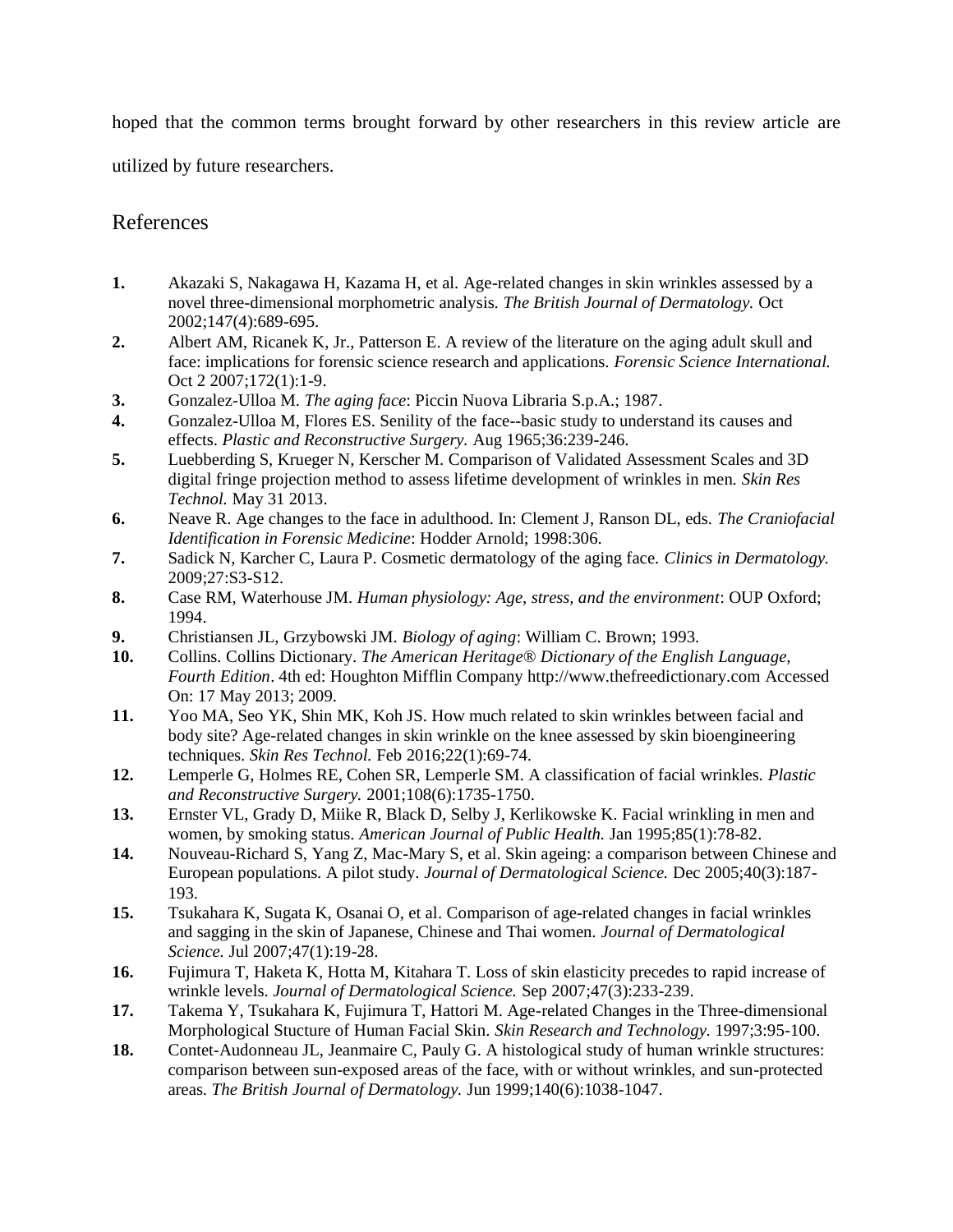- **19.** Paes EC, Teepen HJ, Koop WA, Kon M. Perioral wrinkles: histologic differences between men and women. *Aesthetic Surgery Journal.* Nov-Dec 2009;29(6):467-472.
- **20.** Fujimura T, Haketa K, Hotta M, Kitahara T. Global and systematic demonstration for the practical usage of a direct in vivo measurement system to evaluate wrinkles. *International Journal of Cosmetic Science.* Dec 2007;29(6):423-436.
- **21.** Takema Y, Yorimoto Y, Kawai M, Imokawa G. Age-related changes in the elastic properties and thickness of human facial skin. *The British Journal of Dermatology.* Nov 1994;131(5):641-648.
- **22.** Jiang LI, Stephens TJ, Goodman R. SWIRL, a clinically validated, objective, and quantitative method for facial wrinkle assessment. *Skin Res Technol.* Nov 2013;19(4):492-498.
- **23.** Cula GO, Bargo PR, Nkengne A, Kollias N. Assessing facial wrinkles: Automatic detection and quantification. *Skin Res Technol.* Feb 2013;19(1):e243-251.
- **24.** Kwon YH, Da Vitoria Lobo N. Age classifification from facial images. *Computer Vision and Image Understanding.* 1999;74(1):1-21.
- **25.** Ezure T, Amano S. The severity of the wrinkling at the forehead is related to the degree of ptosis of the upper eyelid. *Skin Research and Technology.* 2010;16:202-209.
- **26.** Tsukahara K, Takema Y, Fujimura T, Moriwaki S, Kitahara T, Imokawa G. Determination of age-related changes in the morphological structure (sagging) of the human cheek using a photonumeric scale and three-dimensional surface parameters. *International Journal of Cosmetic Science.* Aug 2000;22(4):247-258.
- **27.** Carruthers A, Carruthers J. A validated facial grading scale: the future of facial ageing measurement tools? *Journal of Cosmetic and Laser Therapy.* Oct 2010;12(5):235-241.
- **28.** Mohd Hadi Pritam H. *Facial Creases in Human Identification*. Dundee: Centre for Anatomy and Human Identification, University of Dundee; 2012.
- **29.** Bagal A, Dahiya R, Tsai V, Adamson PA. Clinical experience with polymethylmethacrylate microspheres (Artecoll) for soft-tissue augmentation: a retrospective review. *Archives of Facial Plastic Surgery.* Jul-Aug 2007;9(4):275-280.
- **30.** Gassner HG, Rafii A, Young A, Murakami C, Moe KS, Larrabee WF, Jr. Surgical anatomy of the face: implications for modern face-lift techniques. *Archives of Facial Plastic Surgery.* Jan-Feb 2008;10(1):9-19.
- **31.** Işcan MY. Introduction of techniques for photographic comparison: Potential and problems In: Işcan MY, Helmer RP, eds. *Forensic Analysis of the Skull*: John Wiley & Sons; 1993:57-70.
- **32.** Fedosyutkin BA, Nainys JV. The relationship of skull morphology to facial features. In: Işcan MY, Helmer RP, eds. *Forensic Analysis of the Skull*: John Wiley & Sons; 1993:199-214.
- **33.** Robbins LB, Brothers DB, Marshall DM. Anterior SMAS plication for the treatment of prominent nasomandibular folds and restoration of normal cheek contour. *Plastic and Reconstructive Surgery.* Nov 1995;96(6):1279-1287; discussion 1288.
- **34.** Pessa JE, Zadoo VP, Adrian EK, Jr., Yuan C. Variability of the midfacial muscles: Analysis of 50 hemifacial cadaver dissections. *Journal of the American Society of Plastic Surgeons.*  1998;102(6):1888-1893.
- **35.** Rubin LR, Mishriki Y, Lee G. Anatomy of the nasolabial fold: the keystone of the smiling mechanism. *Plastic and Reconstructive Surgery.* Jan 1989;83(1):1-10.
- **36.** Zufferey J. Anatomic variations of the nasolabial fold. *Plastic and Reconstructive Surgery.* Feb 1992;89(2):225-231; discussion 232-223.
- **37.** Dunn KW, Harrison RK. Naming of parts: a presentation of facial surface anatomical terms. *British Journal of Plastic Surgery.* Dec 1997;50(8):584-589.
- **38.** Clinic TYB. Facial aging guide for marionette lines and crows feet from Yorkshire Botox clinic. 2010; http://www.botoxandfillersclinic.co.uk/facial-aging/. Accessed 21 October 2013, 2013.
- **39.** Abate AF, Nappi M, Ricciardi S, Tortora G. FACES: 3D FAcial reConstruction from anciEnt Skulls using content based image retrieval *Journal of Visual Language and Computing.*  2004;15(2004):373-389.